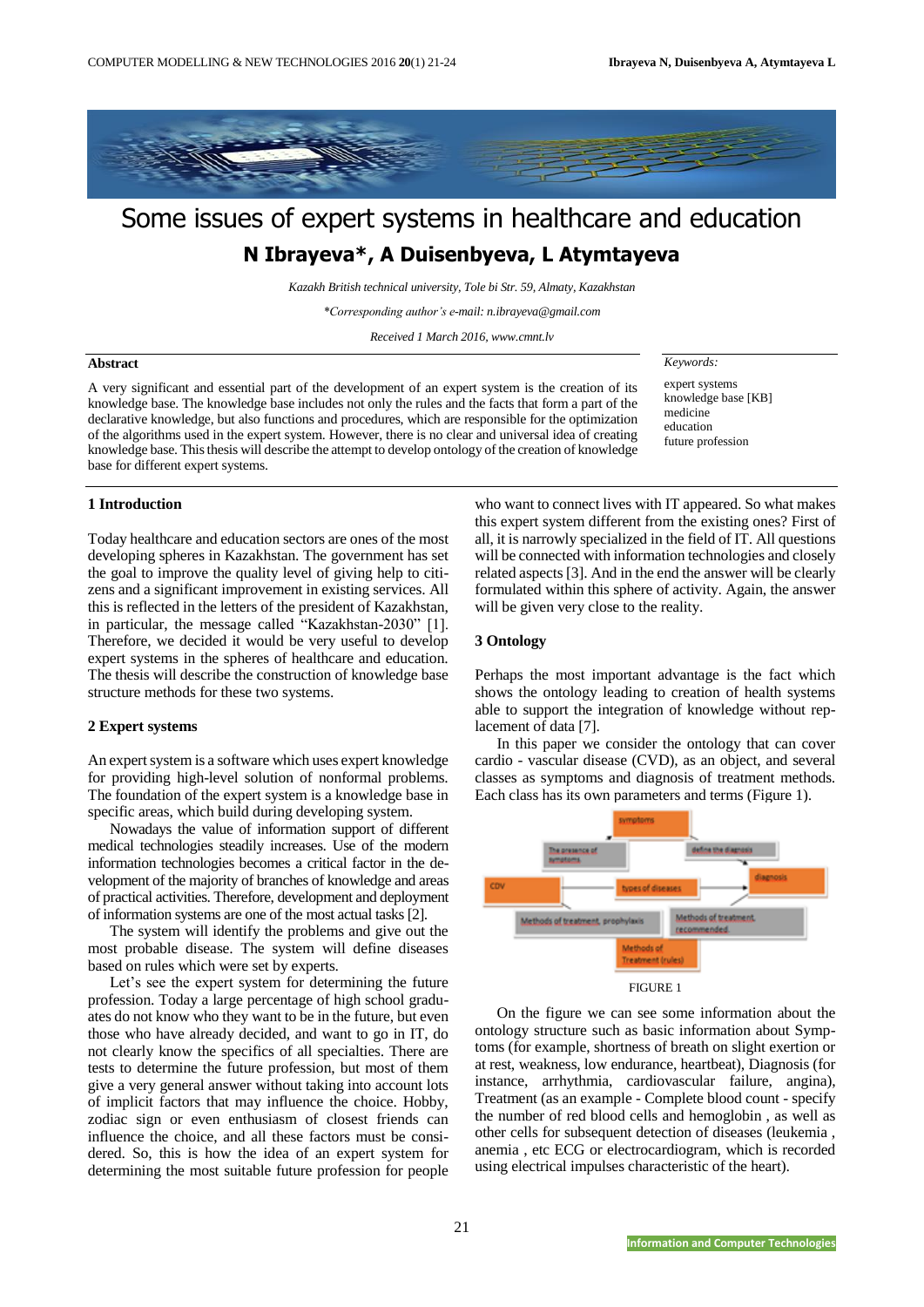## **4 Construction ontology and knowledge base for Expert system determine future profession**

If you have a problem or a challenge that you can not solve on your own - you refer to knowledgeable people, or to the experts, to those who have the knowledge.

Expert systems have appeared in studies on artificial intelligence (AI). In place of the search for a universal algorithm of thinking and solving problems the researchers got the idea to simulate specific knowledge experts. So in the US the first commercial systems based on the knowledge or expert systems appeared. These systems are the first intelligent systems on the right, and so far the only criterion is the presence of intelligence work with the knowledge of mechanisms.

The most widespread is the rule-based model of knowledge representation. The knowledge base in this type of model consists of a set of rules; and the program that controls the rules is called the output machine.

Expert systems are effective only in the specific "expert" areas where the empirical experience of experts is important.

One of the most important components of the expert system is a *knowledge base*. *The knowledge base* consists of rules of analysis of the information from the user on a particular issue. The expert system analyses the situation and, depending on the orientation expert system, make recommendations to resolve the problems.

As a rule, the expert system knowledge base contains facts (static information about the domain) and the rules  $-$  a set of instructions, which apply to the known facts, you can get new facts.

The most widespread is the rule-based model of knowledge representation. The knowledge base in this type of model consists of a set of rules; and the program that controls the rules is called the output machine.

The inference machine is a program that simulates the logical conclusions of experts, uses a given knowledge base for the interpretation of the data received by the system.

It usually has two functions:

- review of existing data (facts) of working memory (database) and the rules of the knowledge base and the addition (to the extent possible) in the working memory of new facts;
- determining the order of viewing and application of the rules. This mechanism controls the process of consultation, keeping the user information on the receipt of the opinion, and asks him for additional information when working memory has no sufficient data.

Also, the inference machine determines the order of application of the rules and should provide:

- 1) Matching- sample is compared with the existing rules of evidence.
- 2) Choice if in a particular situation can be applied several rules, one of them, the most suitable for a given criterion (conflict resolution), is selected
- 3) Operate if the sample by comparing the rules coincided with any of the working memory of the facts, the rule is triggered.
- 4) Action working memory is subject to change by adding it to enter into the rule triggered. If the right side of the rule contains an indication of an action, then it is executed (for example, in information security systems).

The main factors affecting the viability and effectiveness of ES development (partly [Waterman, 1989]):

- Lack of specialists spent a lot of time to help others;
- A small task requires numerous team of specialists, because none of them has sufficient knowledge;
- Reduced performance because the task requires a complete analysis of a complex set of conditions, and one specialist is not able to see (in the allotted time) all of these conditions;
- Large discrepancy between the decisions of the nicest and the worst performers;
- Availability of experts ready to share their experiences. Suitable problem have the following characteristics:
	- a) Can not be solved by traditional means of mathematical modeling;
	- b) There is "noise" in the data incorrect definitions, inaccurate, incomplete information; Are highly specialized;
- Do not depend heavily on universal knowledge or common sense.

Currently, there are several thousand industrial ES in the world to give advice:

- in the management of the complex control, for example, electricity distribution network;
- when making a medical diagnosis;
- in troubleshooting in electronic devices, diagnostics of failures of the equipment;
- in the design of integrated circuits;
- in the movement control;
- in forecast operations;
- in the formation of the investment portfolio, the evaluation of financial risks, taxation, and so on.

In general, the process of operation of the expert system can be represented as follows: A user who wishes to obtain information via the user interface sends a request to ES. Solver, using the knowledge base, generates and outputs an appropriate recommendation to the user, explaining the course of its reasoning with the help of explanation subsystem.

Today a large percentage of high school graduates do not know who they want to be in the future, but even those who have already decided, and want to go in IT, do not clearly know the specifics of all specialties. There are tests to determine the future profession, but most of them give a general answer without taking into account lots of implicit factors that may influence the choice. Next part will show the construction of expert system that considers different aspects of students' lives for determining the specialty the most suitable for students who want to continue getting education in IT sphere. It will help high school students to choose their future profession in the field of IT.

The implementation of the knowledge base for determining the future profession is based on building competent ontology.

*Ontology* is explicit formal specifications of the terms in the domain and relations among them (Gruber 1993).

Ontology, simply, is a description of the knowledge, made quite formally to be processed by computers. Ontology of the content of knowledge base in the expert system is needed to improve the quality of the search engine in the knowledge base.

While creating the knowledge base to determine the profession three main parameters were considered: IT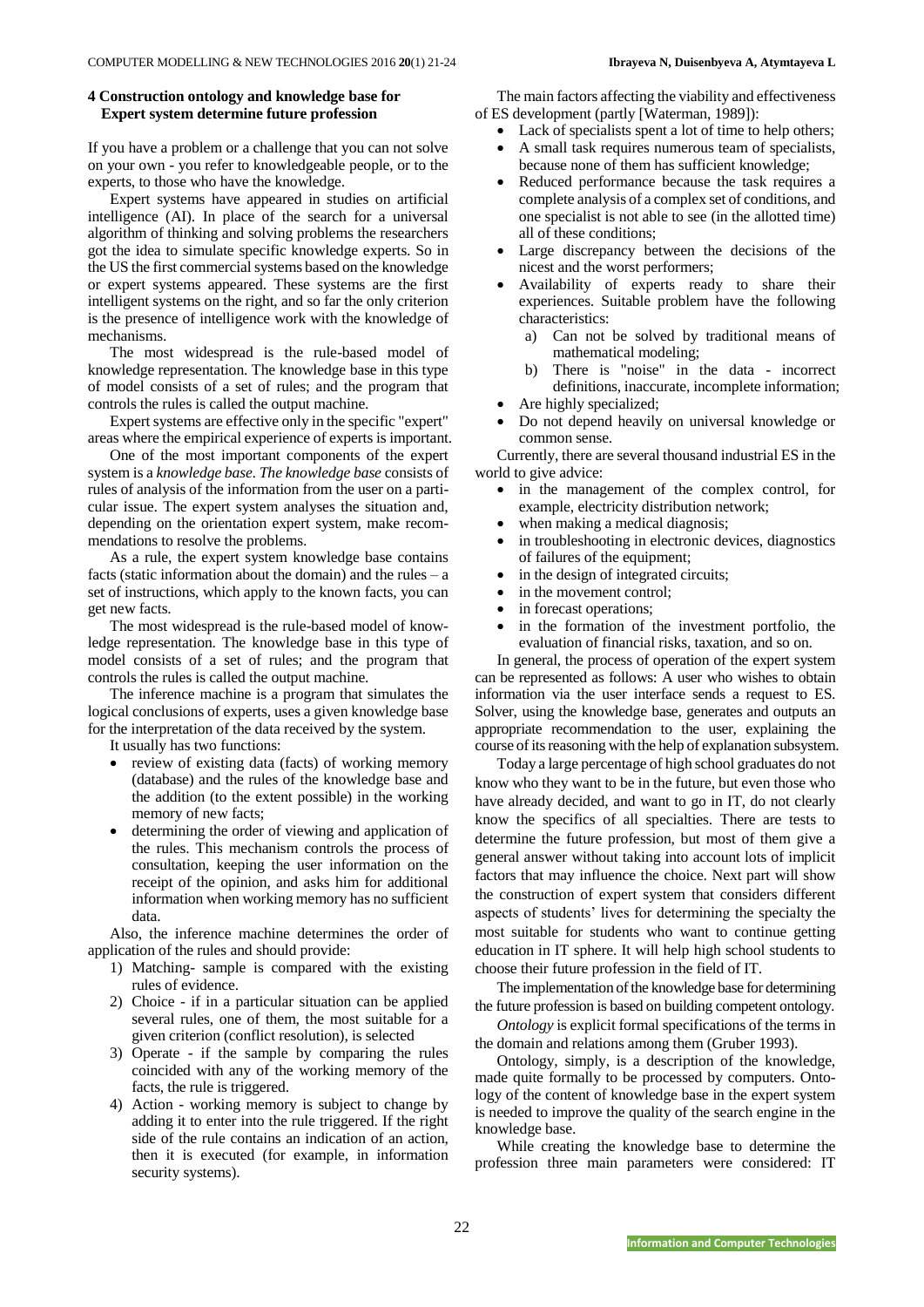competence, specialty and skills.

*IT competence:* describes the quality of making people "potentially" competent in IT. IT competence can be divided into 2 parts: functional and behavioral, that constructs the personality of a person.

*Skills* can be represented asfunctional (the possibilities of people) and behavioral (characteristic).

*Speciality:* the most appropriate speciality for the person based on the IT competence and skills the student has.



FIGURE 2 Simple ontology scheme for expert system for future profession



FIGURE 3 Ontology for expert system to determine the future profession

Questions are focused on the identification of potential future professional competence in a particular specialty with respect to skills that are necessary and skills that the person already has.

For example, the question "How much are you stable to stress?" can be answered as "Highly", "Low" and "Don't know". The level of stability to stress is a skill. On the basis of his reply specialties will be screened. If a person gives the answer "Low", the probability that he will be, for example, an IT-manager is reduced, because this specialty needs more resistant to stress people. Through the competent approach to ontology unnecessary specialties can be removed, leaving the person only the most suitable ones.

Using Mamdani inference system means that the information processed by the expert system is not entirely accurate, but is probabilistic in nature. The user does not need to be convinced of the absolute truth or falsity of the evidence; it can respond to requests from the system some degree of confidence. In turn, the system displays the results of the consultation in the form of occurrence probabilities of outcomes.

Example of the rule base of Mamdani inference system:

*IF helpdesk is high AND communications is high THEN helpdesk\_profession is highly possible.* 

*IF designing\_technical\_architecture is high AND problem\_solving is low THEN web\_development is less possible.* 

The inference system gets data from two inputs that represent IT-competence in functional and behavioral ways. Then it constructs the rules for making the precise picture of student's skills. The result it the possible future profession.

## **5 Knowledge base**

The knowledge base – is a set of the facts and inference rules allowing a logical output and intelligent information processing. The events are provided by depth (fundamental) knowledge of medicine, such as the hierarchy of diseases and hierarchy of parameters for the description of symptoms. Inference rules are surface (managing directors, practical) knowledge, such as rules of diagnosis of illness on symptoms and differentiation of disease [4].

There are a lot of method of elicitation knowledge, but for build our knowledge base we use two methods of elicitation knowledge from an expert. We use one of the active methods is Interview and the second one passive Document analysis. Why we chose two methods? In order to be sure that knowledge base consist truthful data. As this is medical expert system of course the main expert is a doctor. And document analysis method was chosen for the reinforcement of knowledge for this paper we interviewed tree doctors and in order have right results we prepare questions and ask doctor to give for every parameters (symptom) weight. For example for heart rate, we cannot exactly say that if rate less than 60 rate per one minute it is low or normal, because it depend on age, stay and individual characteristics of human, and in order to avoid *Table 1.* After we fill KB by if/then rules (Figure 4)*.*

| TABLE |
|-------|
|-------|

| Heart rate | Low | Normal | High | <b>Hypertony</b> |
|------------|-----|--------|------|------------------|
| >60        | 80% | 20%    | 0%   | 0%               |
| 60-80      | 5%  | 75%    | 20%  | 0%               |
| 80-100     | 0%  | 10%    | 85%  | 5%               |
| 100-140    | 0%  | 0%     | 5%   | 95%              |
| 140<       | 0%  | 0%     | 0%   | 100%             |

The implementation of the knowledge base for determining the future profession is based on building competent ontology. While creating the knowledge base to determine the profession three main parameters were considered: IT competence, specialty and skills.

Questions are focused on the identification of potential future professional competence in a particular specialty with respect to skills that are necessary and skills that the person already has. For example, the question "How much are you stable to stress?" can be answered as "Highly", "Low" and "Don't know". The level of stability to stress is a skill. On the basis of his reply specialties will be screened. If a person gives the answer "Low", the probability that he will be, for example, an IT-manager is reduced, because this specialty needs more resistant to stress people. Through the competent approach to ontology unnecessary specialties can be removed, leaving the person only the most suitable ones [6].